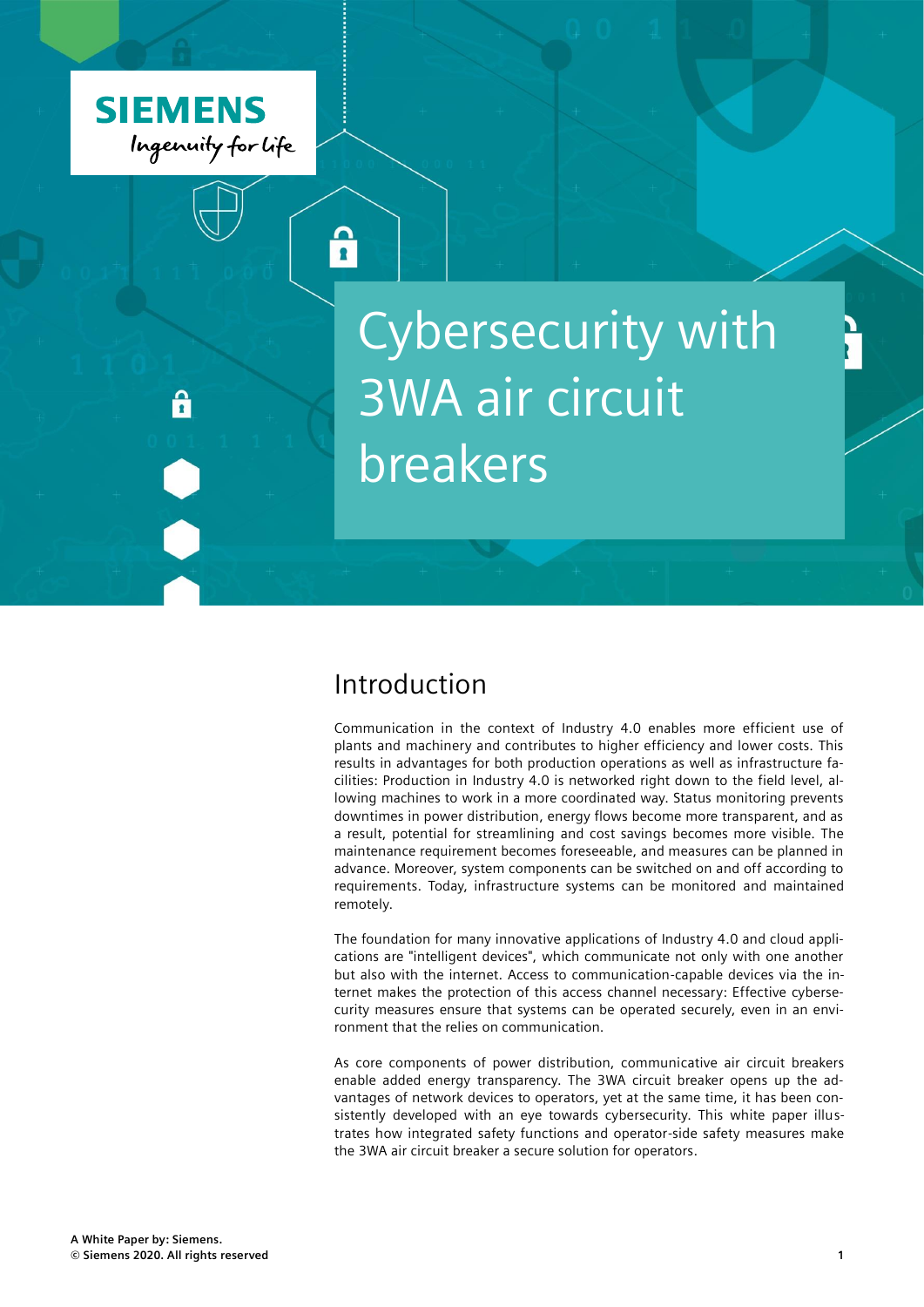### **Contents**

- **03 Safety in a networked business world**
- **04 Comprehensive approach for cybersecurity**
- **05 Air circuit breakers for secure power distribution**
- **05 Protection thanks to secured business premises – physical and virtual**
- **06 Securing 3WA air circuit breakers against digital risks**
- **06 Dependable protection thanks to a security concept**
- **12 Conclusion**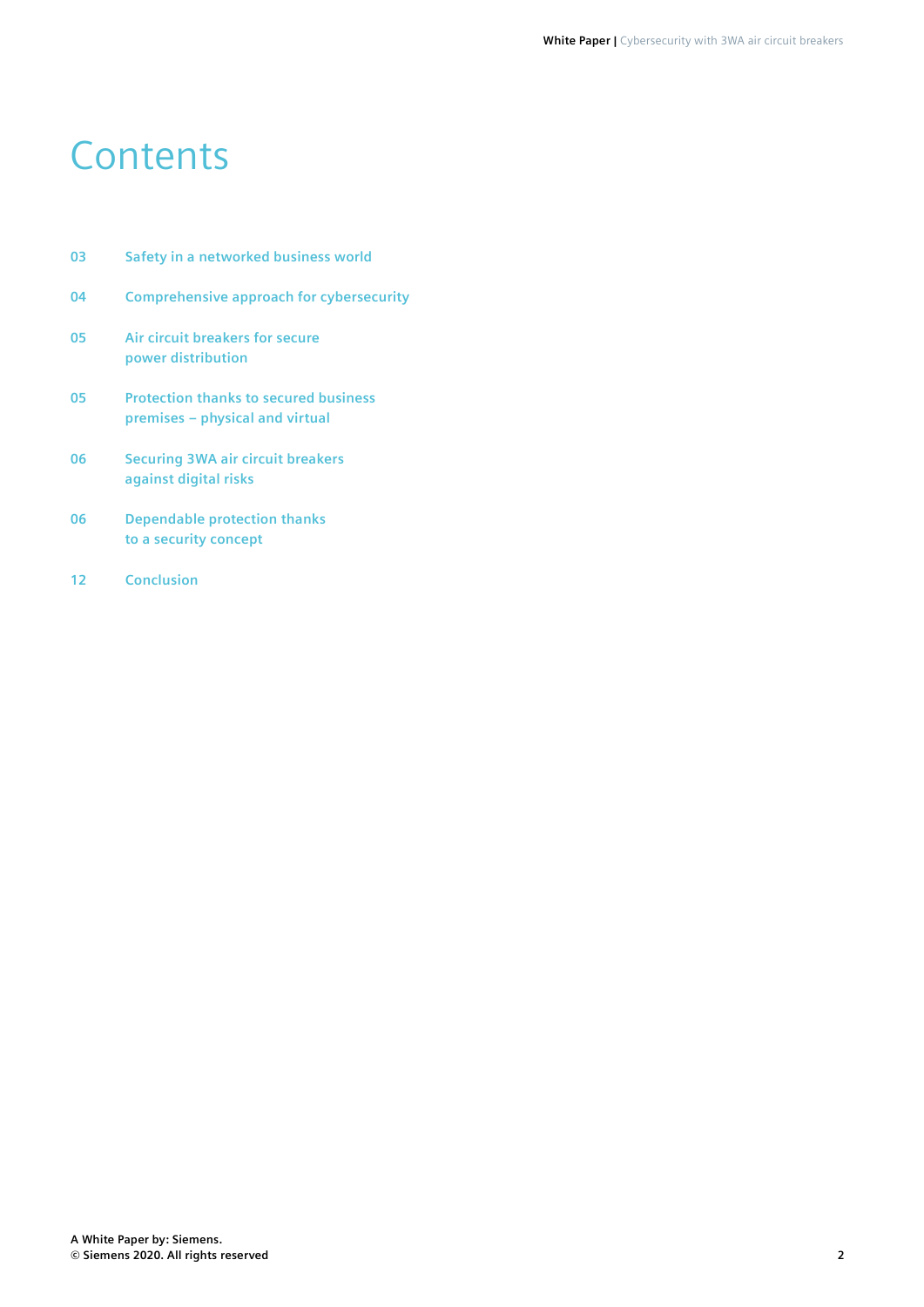## Safety in a networked business world

Wherever lots of data is transmitted, lots of data can potentially be intercepted. Wherever devices are remotely accessed, hackers can also exploit this remote access. Digitalization does not offer only advantages. More and more complex and professional cyber-attacks, precisely tailored to their target, represent a high damage potential for operators. Exploits in networks and devices offer an optimal opportunity to infect these very elements with malware.

#### **Possible consequences**

Cyber-attacks can impair or totally immobilize their target, be it the networks and the connected devices of a production hall, an office building or an infrastructure facility. In this, even supposedly "secure" components, such as communicative air circuit breakers in the power supply, can be attacked. This can result not only in high financial losses; the reputation of a company can also suffer damage. If infrastructure facilities are also affected, this may threaten to cause supply bottlenecks.

#### **"Charter of Trust" for secure digital supply chains**

In a globalized world, with complex merchandise and supply chains, cyber-attacks affect not only isolated companies but also numerous stakeholders along the value-chain. Consequently, cybersecurity must be understood as a universal concern – also by suppliers and business partners. That is why Siemens established the "Charter of Trust": A growing coalition of 16 major corporations (e.g. IBM, Daimler, Total) which came up with fundamental requirements for cybersecurity of digital supply chains and is consistently implementing them in own supply chains.

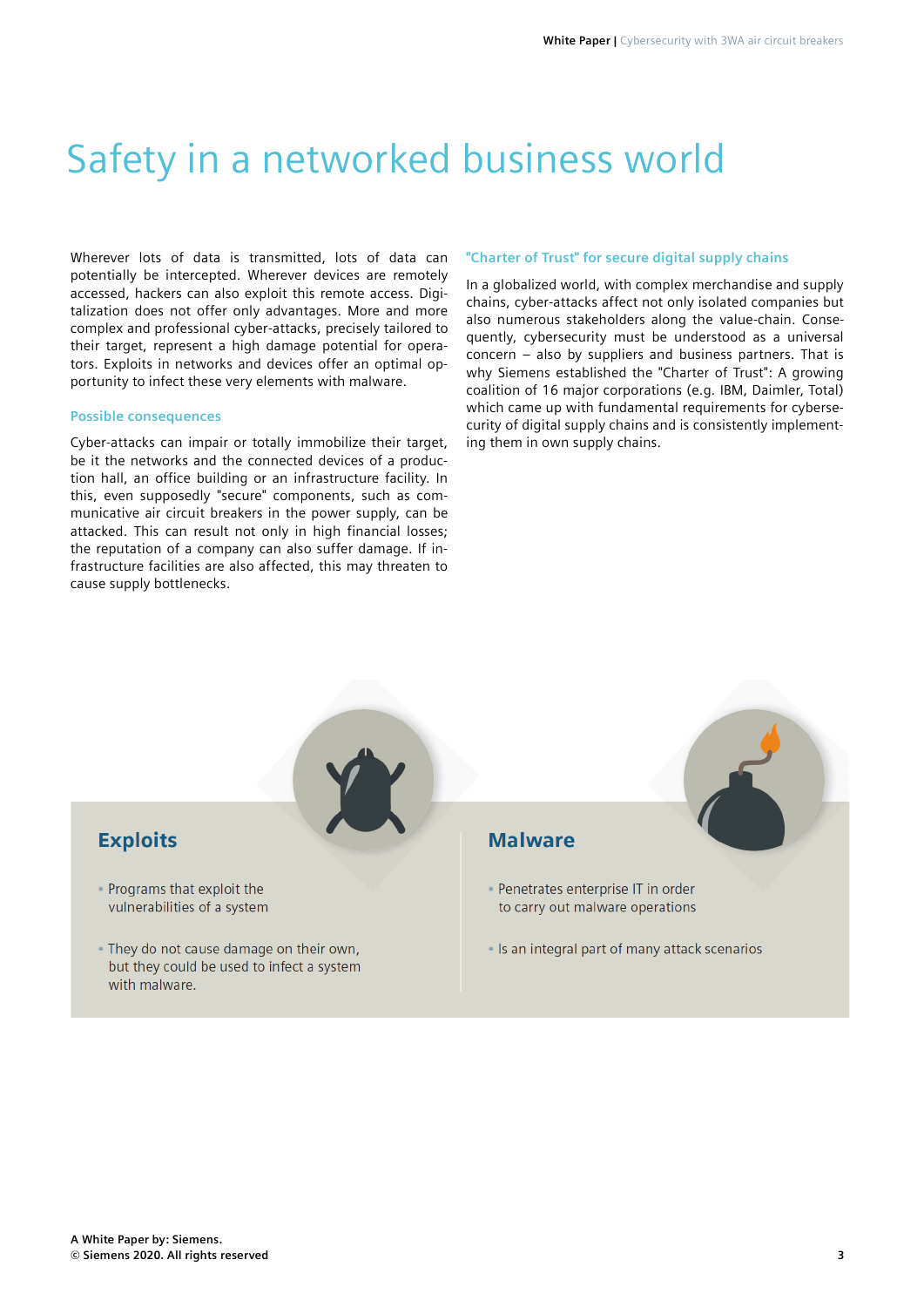## Comprehensive approach for cybersecurity

Cybersecurity encompasses the protection of the sum total of information technology connected with the internet or with a comparable network. Traditionally, this includes IT system such as computers, servers and networks, but in the IoT also all other devices connected to a network, right down to air circuit breakers. The protection of computer systems, networks and devices, along with their data, against manipulation, theft, unauthorized access and resulting faults, is the concern of cybersecurity.

#### **Defense in depth creates integrated protection**

Because cybersecurity is asynchronous, it poses a corresponding challenge during implementation: Whereas companies and infrastructure operators are required to protect themselves holistically, all that hackers need is one vulnerability for an attack on the system. In this, malware can proliferate throughout an entire enterprise via a single computer through so-called "lateral movement". For comprehensive protection from plant management to the field level, from access control to copy protection, Siemens uses the defense-in-depth concept. This involves a multi-layered information security concept, establishing plant safety, network security and system integrity.

#### **Rapid countermeasures in case of security gaps**

Part of the defense-in-depth strategy is ProductCERT, which advises customers and scans Siemens products for vulnerabilities and security gaps. If a gap is discovered during the course of analysis, the ProductCERT provide support with relevant countermeasures such as patches and security updates, and proactively communicates these to the customer.



*The cybersecurity of communication-capable products from Siemens is built on four pillars.*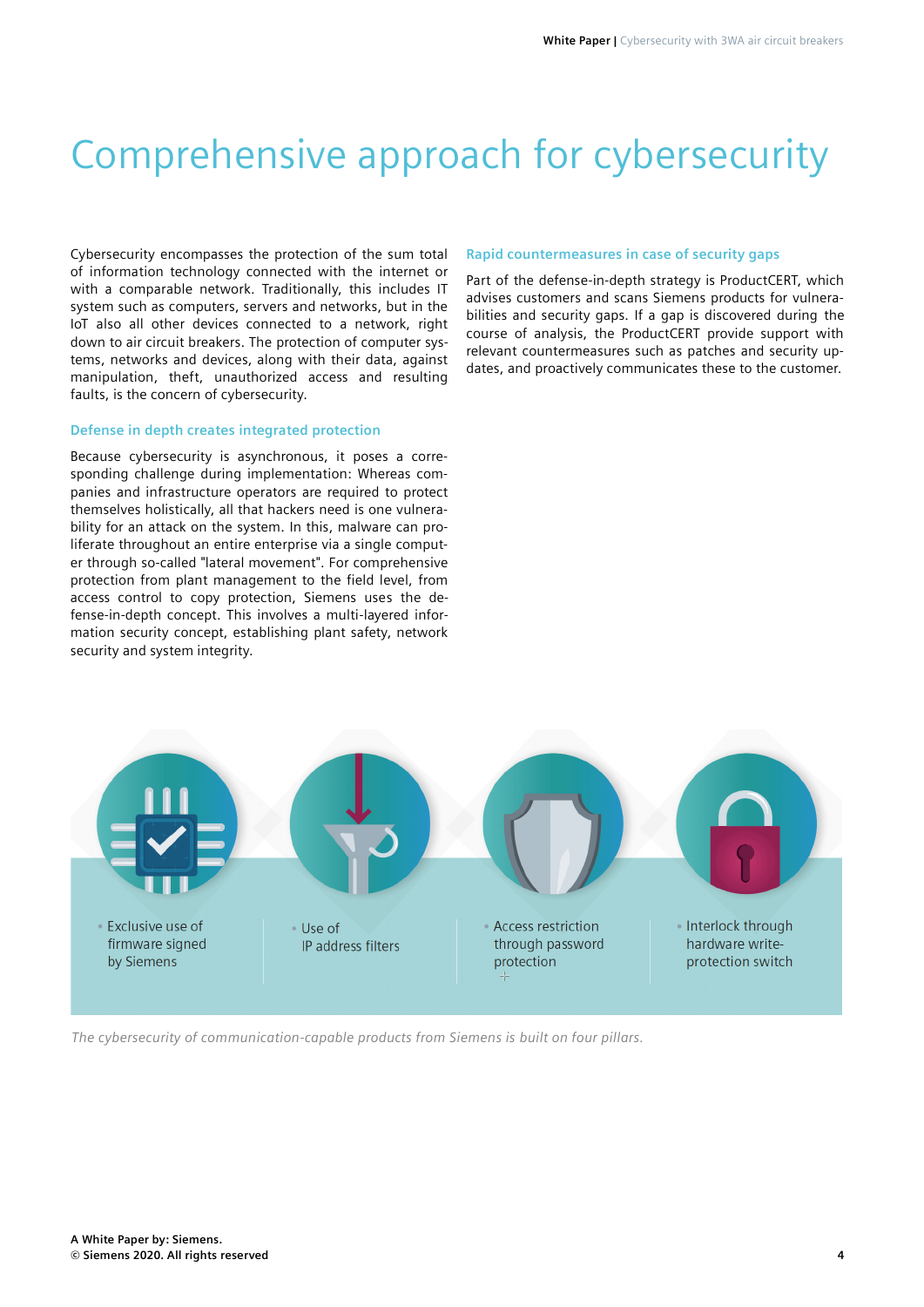### **Air circuit breakers for secure power distribution**

Air circuit breakers are the centerpiece of power supply in every infrastructure and industry facility. Whether it be factories, high-rise buildings, airports or data centers – power distribution within the building begins everywhere with air circuit breakers. They deliver data for status monitoring, along with energy and maintenance management, and are used in many applications as switching, protection, measurement and display devices. Due to their positioning at the beginning of the energy chain of a building, unauthorized switching has the potential to impair the entire downstream power distribution. The resulting downtimes can create severe financial damage. Regardless of the application in which they are installed: Air circuit breakers are always neuralgic points in the power distribution and as such must be protected especially.

### **Protection thanks to secured service rooms – physical and virtual**

There is indeed an awareness for the need to protect air circuit breakers. Operators know that access to them as a core component of power distribution must be strictly regulated. That is why physical access restrictions are long since the order of the day: By installing them in closed service rooms, the group of persons having access to the air circuit breaker is greatly restricted, and only selected specialist personnel receives access to such areas.

#### **IT access rights only for selected persons**

Digitalization and the associated use of communicationcapable air circuit breakers, however, requires this protection to have a more comprehensive approach. In the Internet of Things, there are two rooms that need to be secured for effective protection of air circuit breakers: The service room in which the air circuit breaker is physically installed and the virtual room through which access is also possible. The latter requires equally strict regulation, however, as the closed service room. This means that access rights are restricted to ensure that only a designated group of persons has access to the air circuit breaker via IT systems. Only if both service rooms, the physical and the virtual, are consistently secured, is the air circuit breaker protected against unauthorized access.

#### **Protection functions ideally already designed into air circuit breakers**

In order to restrict virtual access, measures are needed to grant authorized users access to the air circuit breaker and thus utilize the advantages of a communication-capable air circuit breaker while blocking everybody else from access – both of receiving data from the air circuit breaker as well as of the input of data and commands into the air circuit breaker. For effective protection, measures of network technology are combined with protection functions, which in an ideal case are already integrated into the air circuit breaker. The type of security measures available to operators thus also depends on the air circuit breaker used.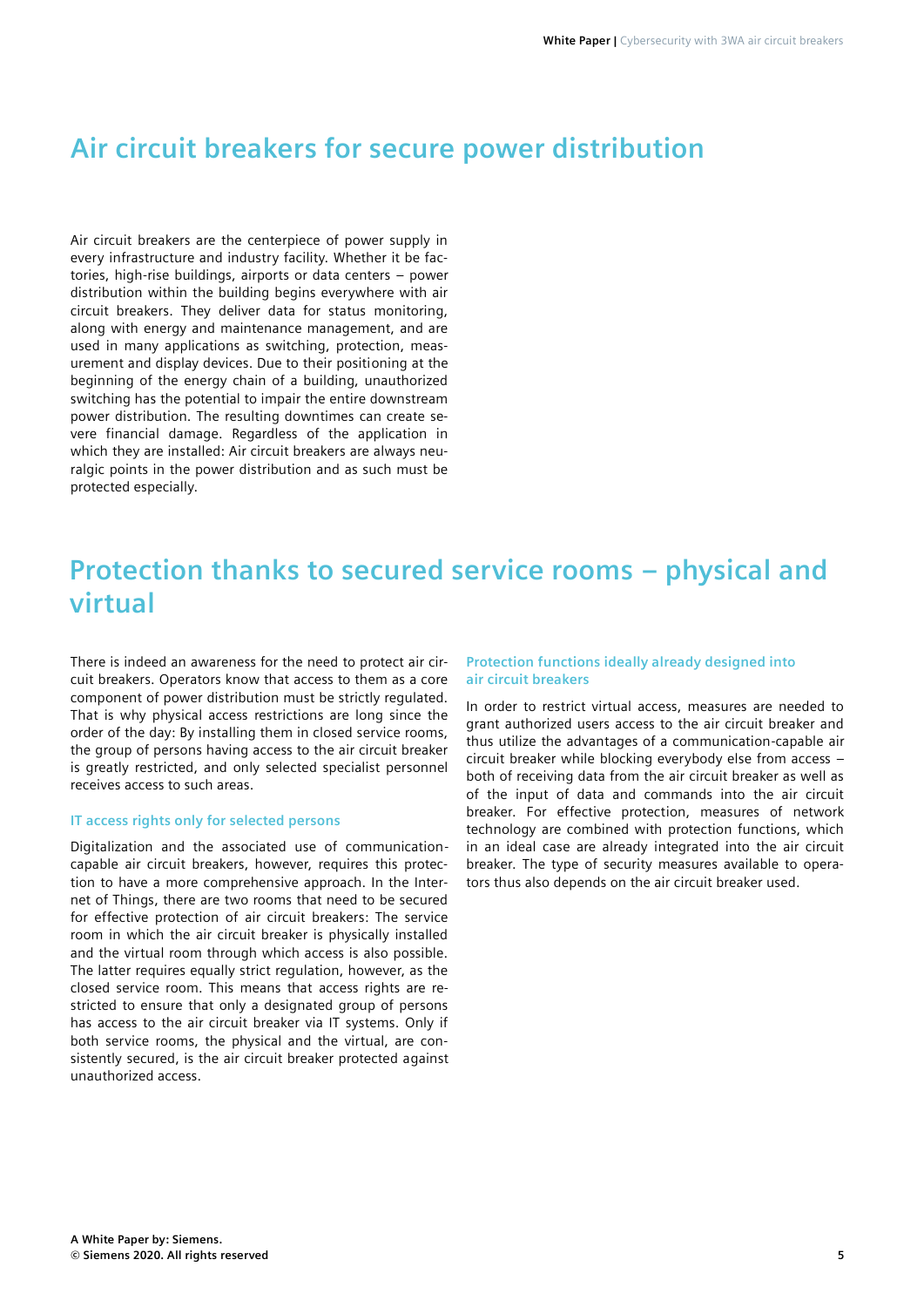## Securing 3WA air circuit breakers against digital risks

The 3WA air circuit breaker is connected with the network via the communication module PROFINET IO/MODBUS TCP module COM190. It supports PROFINET for demanding industrial communication, as well as MODBUS TCP for power monitoring tasks. These two protocols, however, do not support cybersecurity functions as standard. Below is an illustration of how operators can nonetheless create a high level of cybersecurity when operating the 3WA air circuit breaker, using the IP network functions, along with integrated safety functions of the communication module. This also helps to create a security concept – independent from the concrete air circuit breaker.

There is no one-size-fits-all solution for cybersecurity. De-

### **Dependable protection thanks to a security concept**

pending upon the application, different threats need to be considered and corresponding measures developed. That is precisely what makes cybersecurity so demanding. The following applies: The mere awareness of digital risks offers no protection to operators. Only the development and implementation of a requirements-based security concept leaves them armed in case disaster strikes. And if there is no standard solution, the approach to implementing such a concept can be roughly divided into three phases:

#### **Uncovering vulnerabilities**

Operators must identify potential points of attack and vulnerabilities in their IT and infrastructure. Based on the findings of this analysis, possible attack scenarios can be derived and evaluated. In the detection of vulnerabilities, as well as in the development and implementation of protective measures, external advisers can bring in a new perspective.

#### **Defining and implementing effective measures**

In the second phase, operators must review possible measures and their respective benefits, choosing the measures with which the identified attack scenarios can be fended off, and adapting them to their situation.

These security measures are based not only on the device and the related network nodes, which can be infected with malware, for example, but also on the prevention of social engineering and the avoidance of authentication that is too simple. In doing so, care should always be taken to ensure that cybersecurity does not rest solely on the shoulders of IT personnel. All employees must be trained accordingly in order to identify potential phishing emails as such, to prevent them from becoming a gateway for hackers.

#### **Constantly adapting the security concept**

Cybersecurity is never "finished". Because the starting situation is in constant flux, the protective measures also need to be dynamically adapted. That is why the security concept needs to be evaluated at regular intervals in terms of whether it still effectively fends off current risks. In addition, operators should always immediately install new security updates. Siemens communicates the publishing of updates actively on various channels, e.g. on Twitter at: *#ProductCERT*.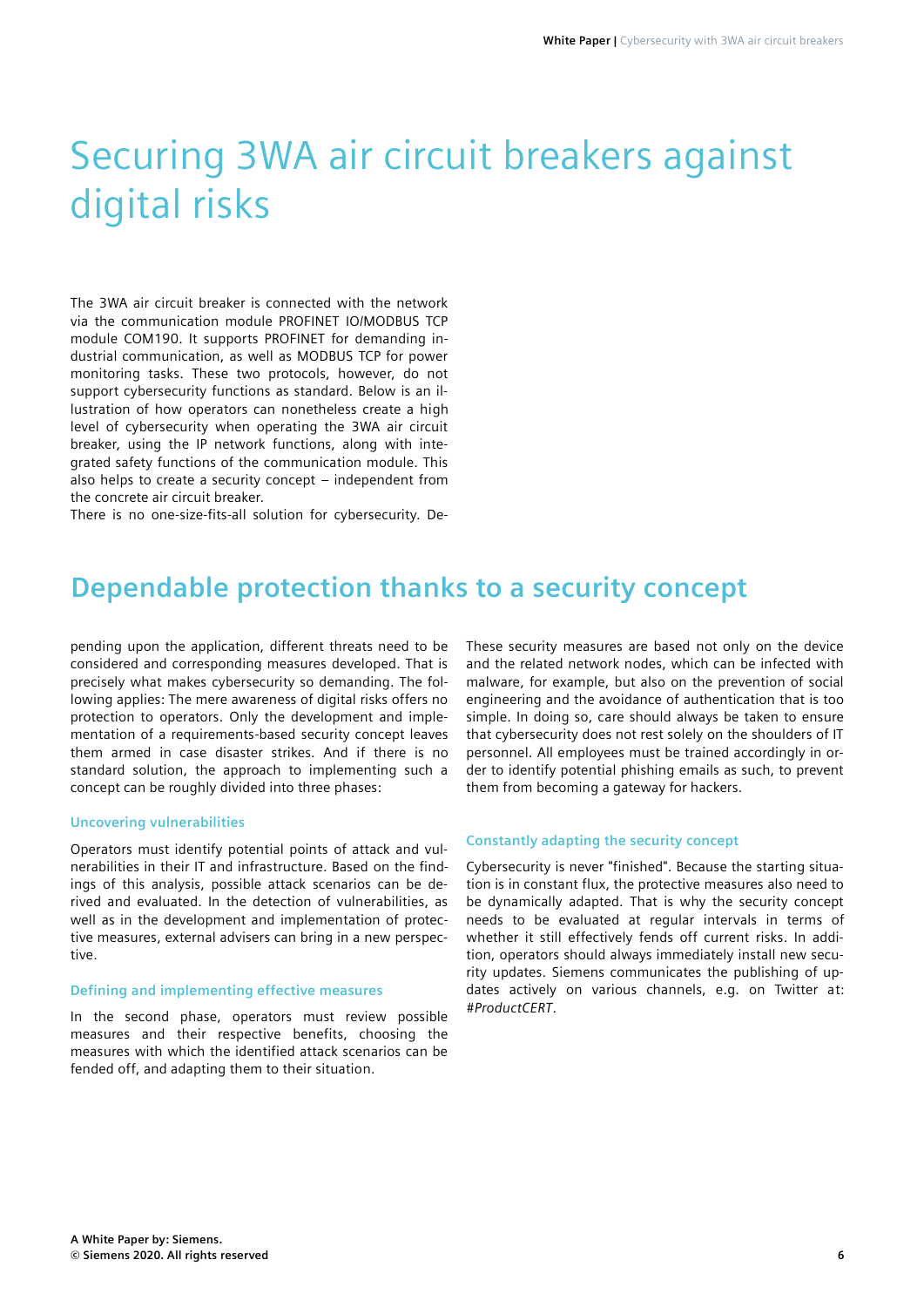

*A cybersecurity concept using the 3WA air circuit breaker as an example.*

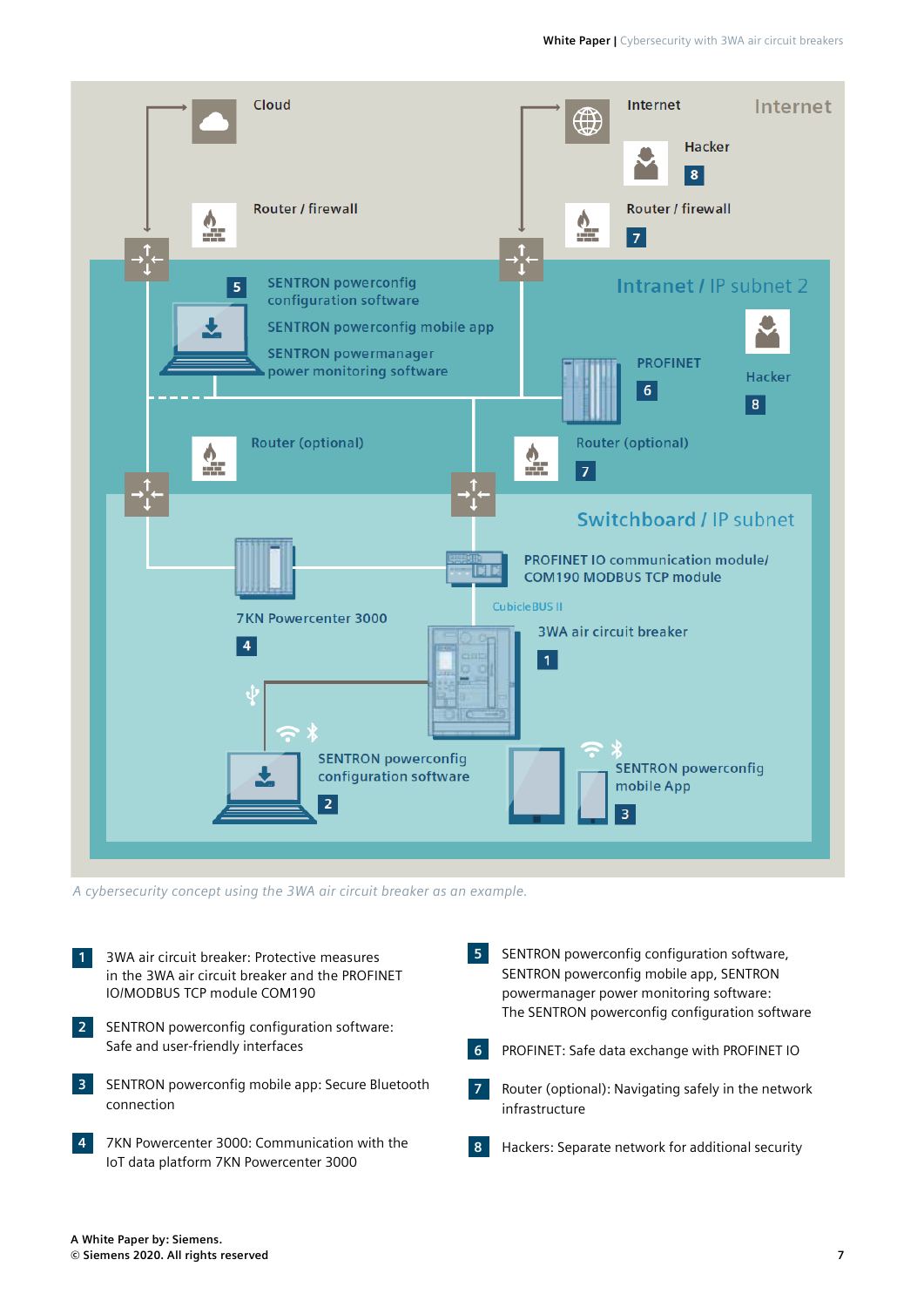#### **Protective measures in the 3WA air circuit breaker and the PROFINET IO/MODBUS TCP module COM190**

Various safety features integrated into the 3WA air circuit breaker protect the circuit breaker against tampering attempts. For example, the PROFINET IO/MODBUS TCP module COM190 offers parameter writing and remote switching protection integrated directly into the hardware. This means that on parameter write protection, no parameters can be changed, whereas when remote switching protection is activated, switching on and off through any of the communication paths is prevented. Many functions are also always activated as a factory preset and must be manually and thus consciously switched off on the communication module itself. If the 3WA air circuit breaker is installed in an accessrestricted service room, the write and remote switching protection parameter represents an insurmountable obstacle for unauthorized third parties when attempting to access the 3WA air circuit breaker.

#### **1.1 The parameter write protection of the PROFINET IO/MODBUS TCP module COM190**

Via a DIP switch on the PROFINET IO/MODBUS TCP module COM190, the write protection parameter can be deactivated and activated. If write protection is activated, most of the parameters of the 3WA air circuit breaker cannot be overwritten via one of the communication connections.

The parameter write protection makes sophisticated circumvention solutions such as an adaptation of the rights assignments obsolete. A DIP switch that can only be actuated in a closed service room represents a solution that is as easy as it is secure. The parameter write protection only applies to the connection via MODBUS TCP and PROFINET IO of each communication module. If two communication modules COM190 are connected to the 3WA air circuit breaker, and if both are to remain blocked, the parameter write protection must be activated on both modules via the DIP switch.

#### **1.2 The remote switching protection of the PROFINET IO/MODBUS TCP module COM190**

Depending upon the application of the 3WA air circuit breaker, it can be useful to remotely control it or switch it off via the communication interface. In order to enable only remote switching, if the operator provides for it, the communication module COM190 is equipped with remote switching protection. This is indicated in the circuit diagrams by RSP (remote switching protection). It involves two terminals that need to be bridged in order to deactivate the remote switching protection. Like the parameter write protection, remote switching protection is activated as a factory default and has to be intentionally bridged where necessary.



*Activation of remote switching protection (RSP) for the 3WA air circuit breaker.*

Remote switching protection, depending upon the requirements, can be used in various ways:

Remote switching protection can be constantly activated or deactivated:

To do so, the terminal is either left in its unbridged condition or constantly bridged.

Remote switching protection can be temporarily activated and deactivated:

In this case, the bridging is activated or deactivated by means of a selector switch, which is located on the outside on the control cabinet door, for example. Among other things, the procedure allows for increased safety during maintenance. The maintenance personnel can already activate remote switching protection on the door and therefore prevent unwanted remote switching during the maintenance work.



*Temporary activation and deactivation of remote switching protection (RSP) for the 3WA air circuit breaker.*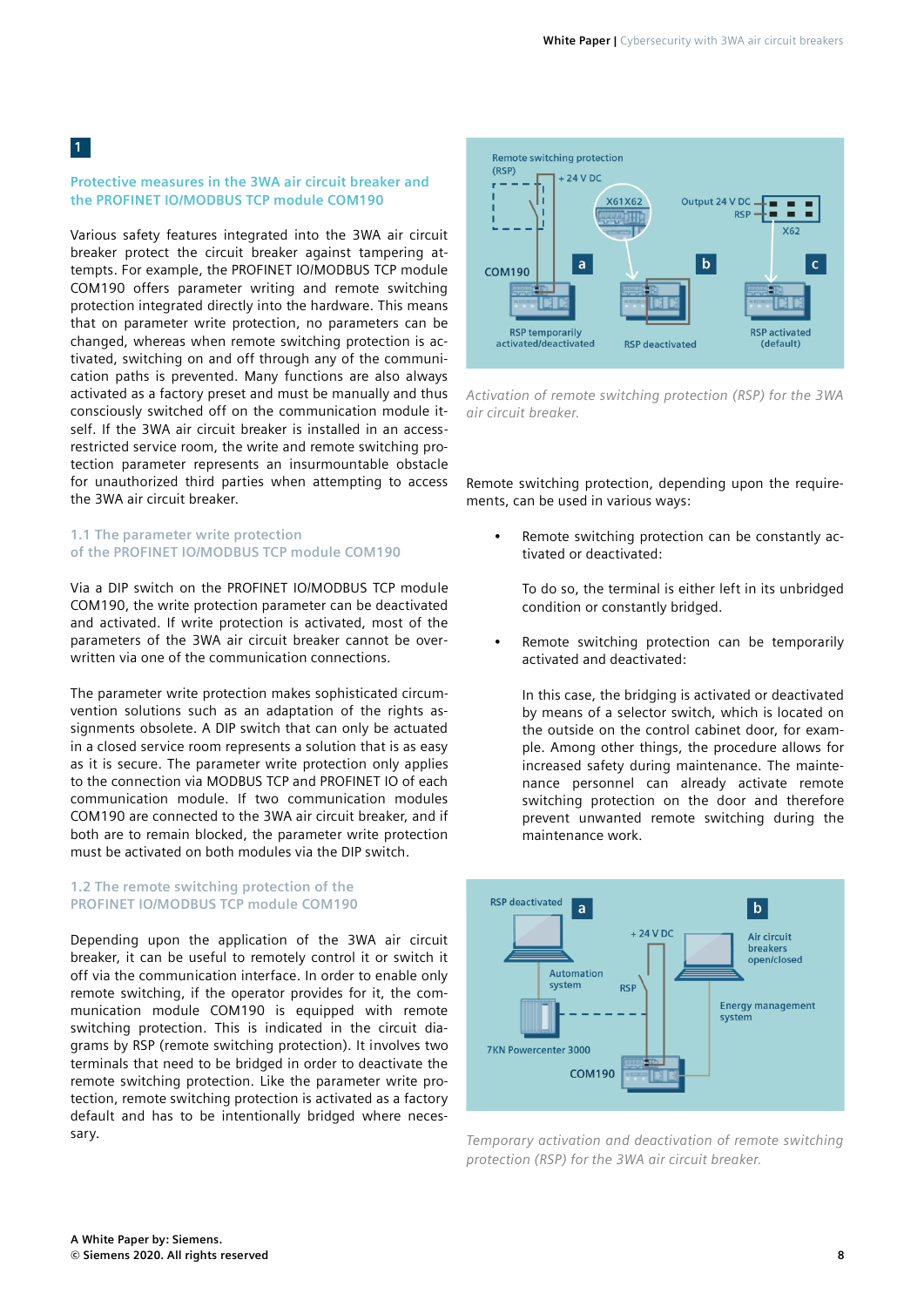Remote switching protection can be temporarily activated and deactivated via an independent path:

Via a separate channel, for example a programmable controller (PLC), the remote switching is activated as needed and blocked afterwards. The remote switching itself occurs via another application, e.g. an energy management system. Remote switching is thus only possible by means of two independent paths, which makes unauthorized switching by hackers or malware significantly more difficult.

#### **1.3 MODBUS TCP whitelist for secure access**

For communications with the 3WA air circuit breaker via MODBUS TCP, access restriction can be set up with the help of a whitelist. In this whitelist, IP addresses or IP address blocks are stored that are allowed to communicate with the 3WA air circuit breaker. The communication module COM190 subsequently examines each connection build-up in terms of whether the IP address is in the whitelist. If it is not listed in the whitelist, no MODBUS TCP communication will occur.

The whitelist can be parameterized using the SENTRON powerconfig configuration software. An access restriction created in this way is exclusively limited to connections via MODBUS TCP, other connections are not controlled by it. In order for the access restriction through a whitelist to work reliably, the IP addresses of the devices with authorization must be in a defined range.

#### **1.4 Signed firmware for secure updates**

The 3WA air circuit breaker can be kept technically up to date and adapted to changing security risks with regular security updates. The installation of updates, however, represents a critical procedure, because in theory, third-parties could upload malware code with manipulated updates onto the 3WA air circuit breaker and as a result, deactivate safety functions, for example. In order to avoid this, Siemens signs firmware with a private key. An attempt to tamper with the code automatically causes the signature to change and the update from the communication module COM190 will be recognized as not trustworthy and not be installed.

#### **1.5 Continuous risk assessment during development**

In addition to the above-mentioned security features in the 3WA air circuit breakers and the PROFINET IO/MODBUS TCP module COM190, a repeatedly refined and adapted threat and risk assessment contributes to the 3WA air circuit breaker's being implemented safely from day one. Via regular Threat and Risk Assessments (TRA) throughout the entire development period, the 3WA air circuit breaker is continuously adapted to changing safety requirements. The results of the TRA flow into development. The security measures derived from this are also evaluated by various cybersecurity tests in terms of their suitability.

Potential points of attack can be immediately uncovered and remedied with a vulnerability scan. In parallel, an automated test for evaluating the robustness of the communication interface is carried out. Changing certain parameters of the IP communications controls the stability of the device.

#### **2**

#### **Safe and user-friendly interfaces**

In addition to the above-mentioned interfaces, the 3WA air circuit breaker is also equipped with USB-C and Bluetooth LE (Low Energy). During commissioning, the USB-C port serves as an external power source and at the same time provides the electronic release ETU600 of the 3WA air circuit breaker with power. In addition, it enables connection of a notebook for parameterization of the 3WA air circuit breaker. The approx. 800 different data points detected by the 3WA air circuit breaker are read out via this interface and evaluated with the SENTRON powerconfig configuration software.

There is a relatively low risk that the USB-C interface will offer unauthorized users access to the 3WA air circuit breaker. The installation in access-restricted service rooms ensures that the interface can only be reached and used by authorized persons. A sealable cover also offers additional protection against unauthorized access.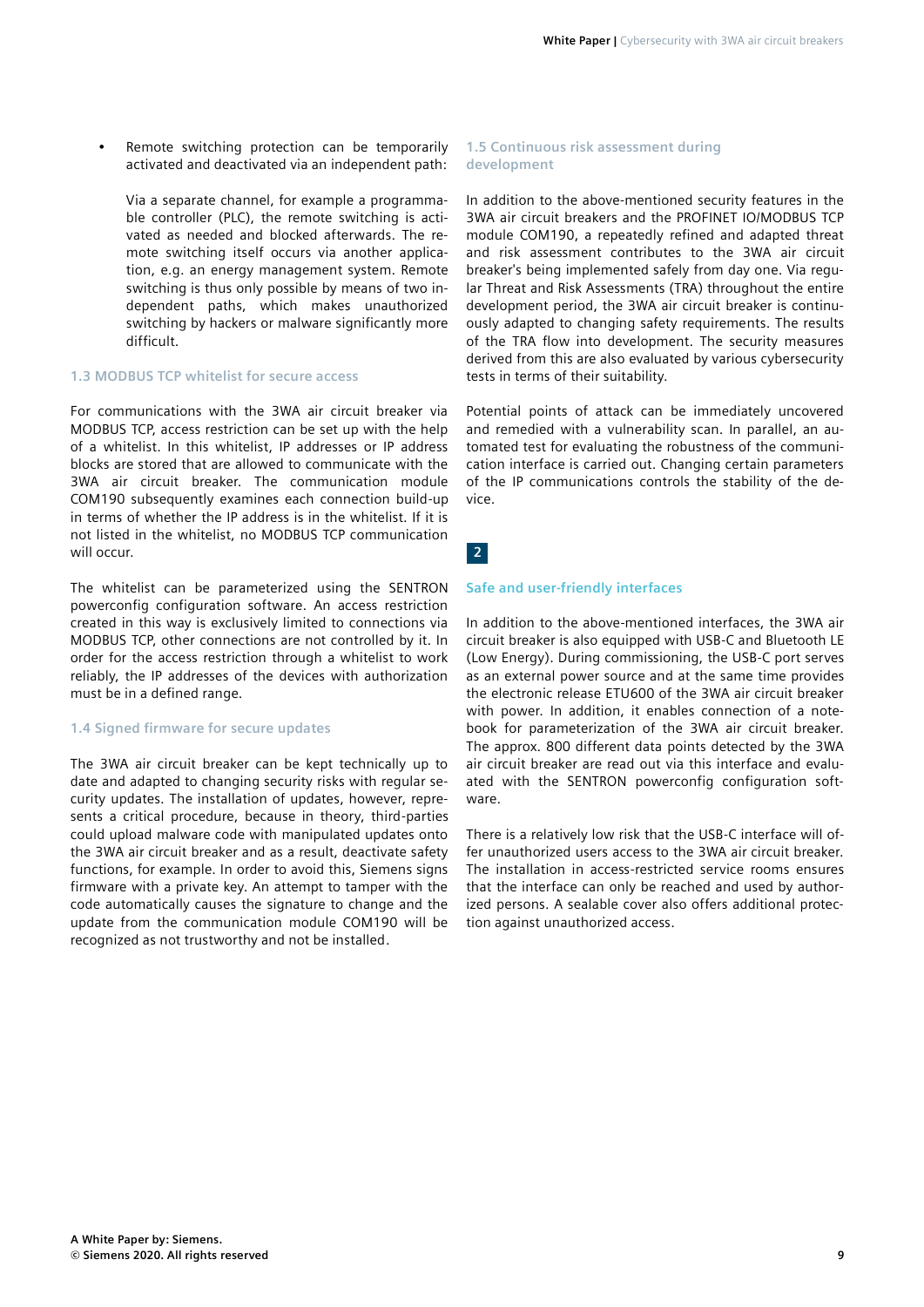#### **Secure Bluetooth connection**

The Bluetooth functionality of the 3WA circuit breaker makes it possible to access it via the SENTRON powerconfig software. Because unlike the USB-C interface, the accessrestricted service room is no longer needed as a protection level, many comprehensive security precautions are applied in the connection via Bluetooth.

The implemented Bluetooth standard offers powerful safety functions such as encryption. The transmission power was deliberately reduced to 4 dbm so that the effective range in the building is only a few meters. Moreover, the Bluetooth interface is deactivated by factory default and must be switched on via the display of the ETU600 electronic release. An active Bluetooth interface is intuitively recognizable by the  $\sqrt[3]{ }$  symbol on the display. After use, the Bluetooth interface switches itself off via a time-out in order to prevent improper access. For the pairing with the 3WA air circuit breaker, a one-time six-digit PIN is used, assigned by Siemens. It is newly generated for each 3WA air circuit breaker and loaded onto the respective unit during production. After the first pairing, the operator should change this PIN. In the course of operating the 3WA air circuit breaker, the Bluetooth interface can be kept technically up to date with signed security updates.

#### **4**

#### **Communication with the IoT data platform 7KN Powercenter 3000**

The IoT data platform 7KN Powercenter 3000 can be implemented as a gateway to the cloud. It collects information on energy levels from lower-level, communication-capable devices such as the 3WA air circuit breaker. This data is subsequently visualized and evaluated via Web interfaces (PC, smartphone, tablet), the SENTRON powermanager power monitoring software or cloud-based applications (e.g. MindSphere). The communication via an individual gateway protected with safety functions provides the necessary data security. In order to use the safety functions of the 7KN Powercenter 3000, the MODBUS TCP whitelist of the 3WA air circuit breaker must be utilized and the 7KN Powercenter 3000 entered in the list of the released IP addresses.

5

#### **SENTRON powerconfig configuration software**

SENTRON powerconfig configuration software is a software solution for commissioning and parameterization of 3WA air circuit breakers. Access can be restricted by means of SEN-TRON powerconfig with the help of the MODBUS TCP whitelist, as well as parameter write protection on the communication module COM190. The software can be installed on Windows systems and for mobile access on devices with Android and iOS. In this, the security of the system on which it is installed is decisive for the security of the app. Among other things, the anti-virus software, for example, prevents infection with malware and thus also protects the SENTRON powerconfig configuration software.

Siemens regularly publishes updates for SENTRON powerconfig configuration software. Operators should make sure to install them promptly and to consistently use the latest version of SENTRON powerconfig on all devices.

**6**

#### **Safe data exchange with PROFINET IO**

PROFINET is a standardized, manufacturer-independent industry standard and is constantly further developed: with respect to bandwidth, speed, performance, not to mention safety. As the leading industrial Ethernet standard for automation, it provides for quick and secure data exchange on all levels. Considering security mechanisms such as combined procedures for authentication, authorization and encryption PROFINET enables, for example, to implement new remote maintenance concepts.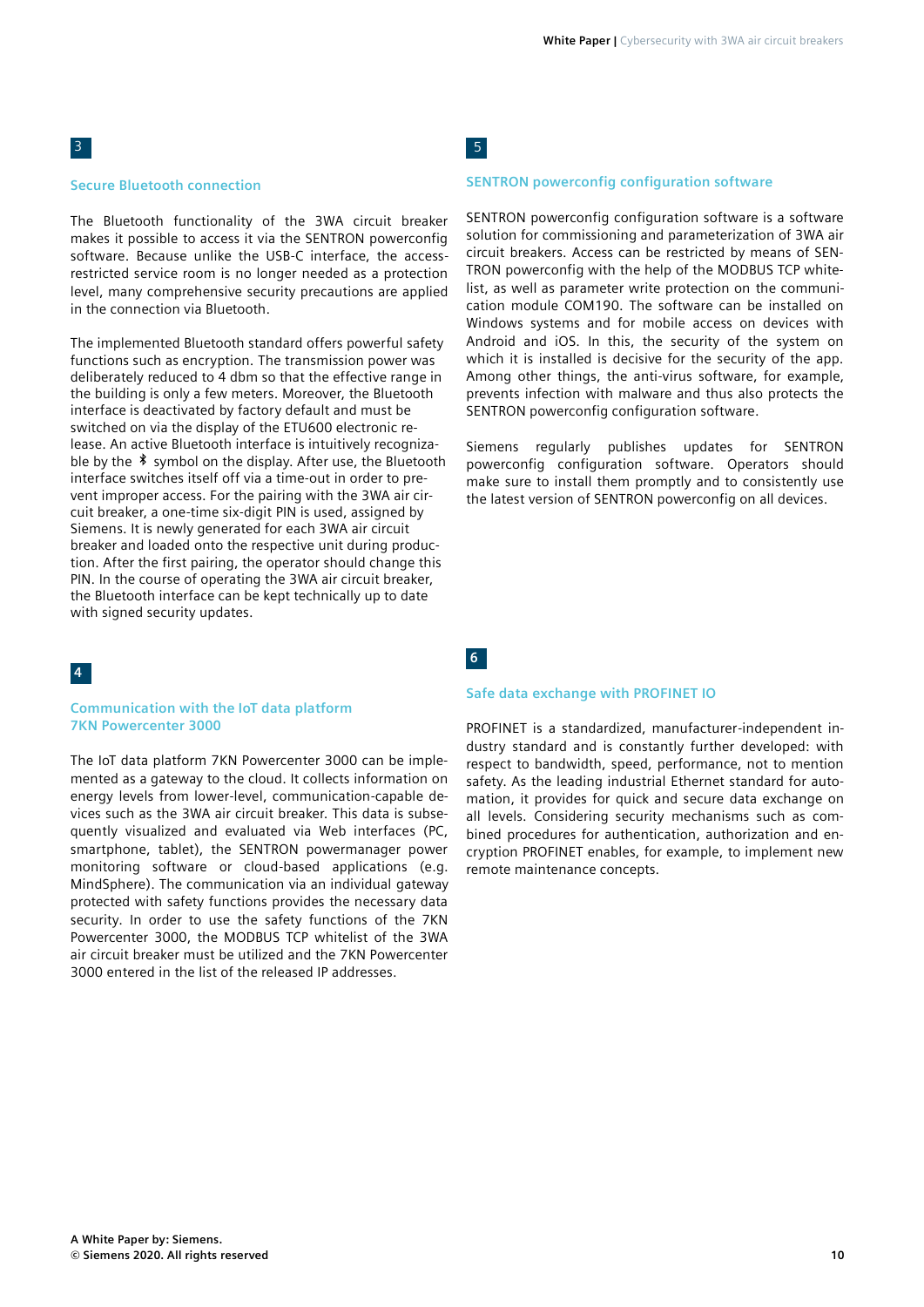#### **Navigating safely in the network infrastructure**

An inadequately protected network infrastructure runs the danger of unauthorized access to the 3WA air circuit breaker. The blocking of certain ports in an external firewall helps reduce this risk. For communications with the 3WA air circuit breaker, the following ports require a release.

| Port type  | Port number<br>(decimal)                     | Service                               | Explanation                                                                                                                                                                                                       |
|------------|----------------------------------------------|---------------------------------------|-------------------------------------------------------------------------------------------------------------------------------------------------------------------------------------------------------------------|
| <b>TCP</b> | 502<br>(default, but freely<br>configurable) | <b>MODBUS TCP</b>                     | The MODBUS TCP port should be blocked when transferring to another<br>network, if no MODBUS TCP connection to the<br>3WA air circuit breaker is desired on it.                                                    |
| UDP.       | 161                                          | <b>SNMP</b>                           | This service is required for operating the PROFINET IO interface.                                                                                                                                                 |
|            | 17008, 17009                                 | Device detection<br>and commissioning | These ports are used by SENTRON powerconfig and powermanager for<br>commissioning the COM190 communication module.<br>They should be blocked when transferring to another network<br>(e.g. in a router firewall). |
|            | 34964                                        | PROFINET RPC<br>Endpoint mapper       | These services are required for operating the PROFINET IO interface.                                                                                                                                              |
|            | 49152  49155                                 | PROFINET RPC<br>Device server         |                                                                                                                                                                                                                   |

Only services necessary for operation should be activated and, if possible, run in subnets. Network services such as VLAN (Virtual Local Area Network) or VPN (Virtual Private Network) enable operators to restrict access of 3WA air circuit breakers to necessary persons and applications.

### 8

#### **Separate network for additional security**

3WA air circuit breakers should not communicate directly with the internet, but rather with a closed network, which can be monitored more precisely. If communication via the internet is unavoidable in a special application, operations can also rely on services such as VPN in order to secure the data transfer with the 3WA air circuit breaker.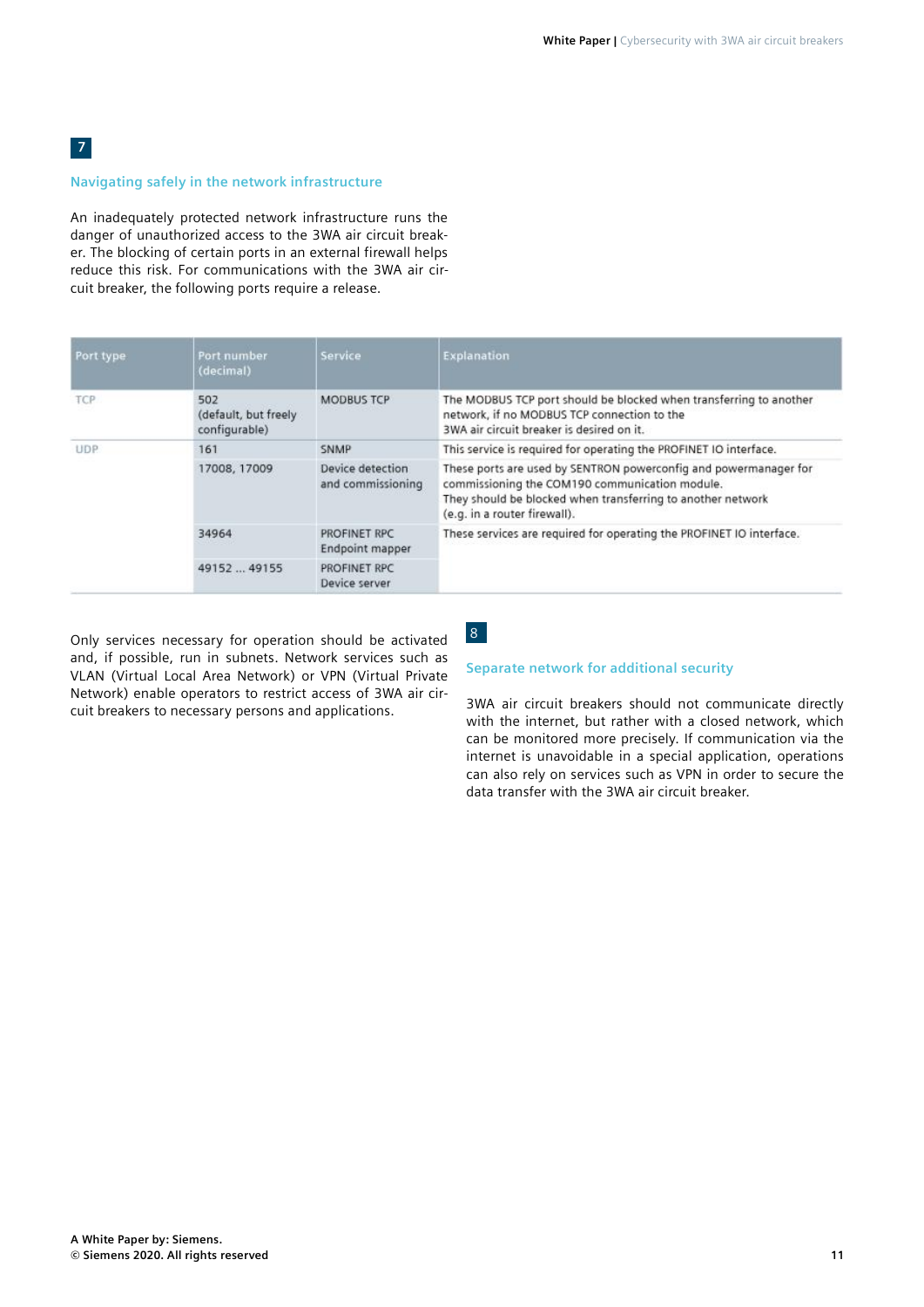## Summary

Extensive protective measures enable secure operation of communication-capable air circuit breakers like the 3WA air circuit breaker. This includes, on the one hand, functions that are already configured in the 3WA air circuit breaker: the exclusive installation of signed firmware updates, the protection of the MODBUS TCP interface with a whitelist and the parameter write protection and remote switching protection integrated into the communication module PROFINET IO/MODBUS TCP module COM190. The prerequisite for this, however, is that the 3WA air circuit breaker is installed in an access-restricted service room.

Precautions on the part of the operator protect the 3WA air circuit breaker against improper access by third parties. Only ports should be released that are actually necessary for communication with the 3WA air circuit breaker. Programs such as SENTRON powerconfig configuration software, which access the 3WA air circuit breakers, should be installed on secured systems. The communication via the IoT data platform 7KN Powercenter 3000 provides for additional security during data transfer. The protection of an 3WA air circuit breaker should never be seen in isolation, but always embedded in a comprehensive cybersecurity concept.

The 3WA air circuit breaker and other communicationcapable devices promote more efficient and resource-saving workflows in Industry 4.0. The number of applications that build on communication are now continuously growing. A strong cybersecurity concept, which is supported in the safety functions installed in the devices, ensures that operators can safely and risk-free benefit from all the advantages.